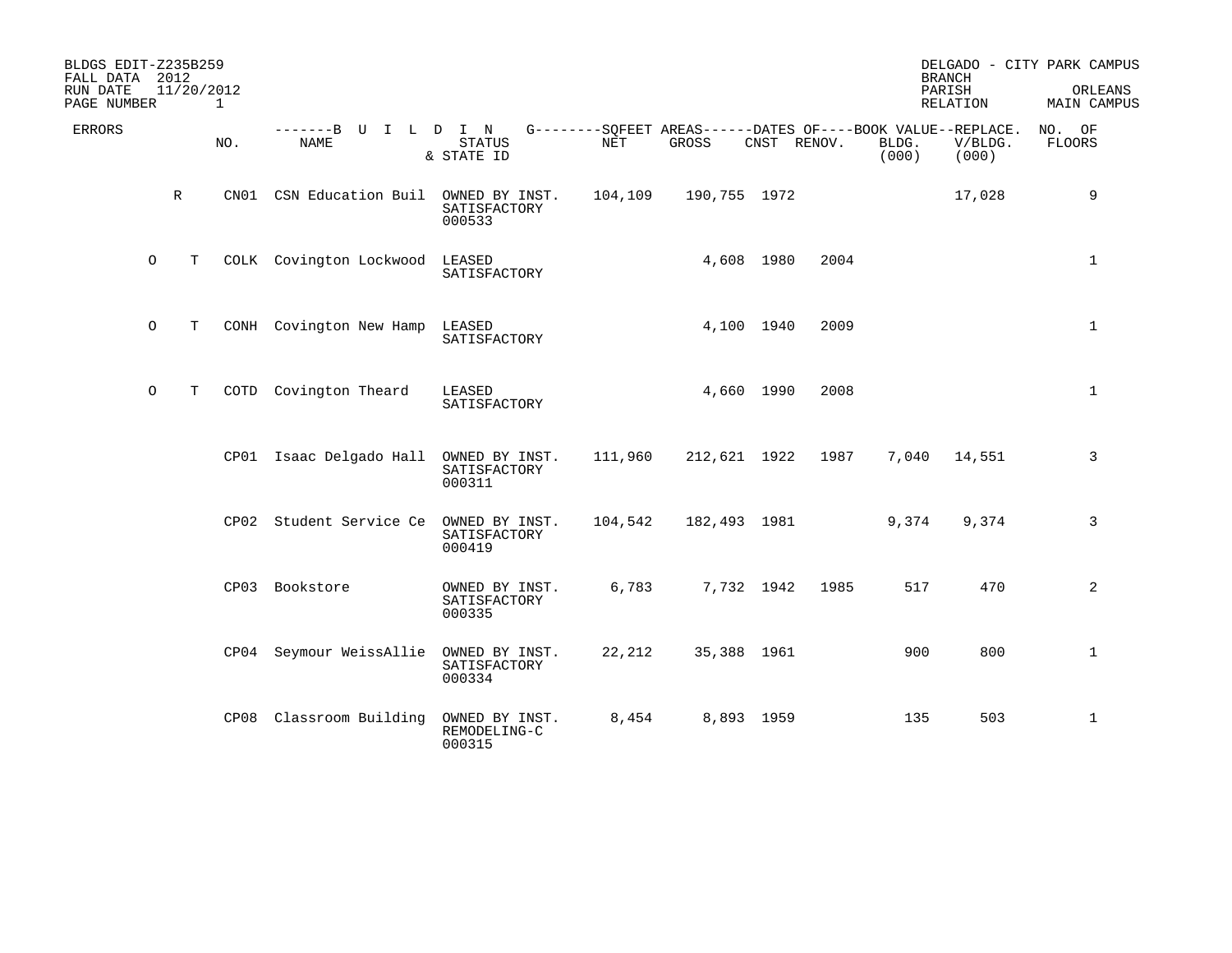| BLDGS EDIT-Z235B259<br>FALL DATA 2012<br>RUN DATE | 11/20/2012 |                                        |                                          |        |             |             |                | <b>BRANCH</b><br>PARISH                                                         | DELGADO - CITY PARK CAMPUS<br>ORLEANS |
|---------------------------------------------------|------------|----------------------------------------|------------------------------------------|--------|-------------|-------------|----------------|---------------------------------------------------------------------------------|---------------------------------------|
| PAGE NUMBER                                       | 2          |                                        |                                          |        |             |             |                | RELATION                                                                        | MAIN CAMPUS                           |
| <b>ERRORS</b>                                     | NO.        | -------B U I L D I N<br><b>NAME</b>    | <b>STATUS</b><br>& STATE ID              | NET    | GROSS       | CNST RENOV. | BLDG.<br>(000) | G--------SOFEET AREAS------DATES OF----BOOK VALUE--REPLACE.<br>V/BLDG.<br>(000) | NO. OF<br>FLOORS                      |
|                                                   |            | CP10 Francis Cook Build OWNED BY INST. | SATISFACTORY<br>000326                   | 32,046 | 38,160 1974 |             | 1,340          | 3,659                                                                           | 2                                     |
|                                                   |            | CP11 Michael Williamson OWNED BY INST. | SATISFACTORY<br>000316                   | 28,880 | 40,781 1967 |             | 1,209          | 4,541                                                                           | $\mathbf{1}$                          |
|                                                   |            | CP12 Central Utilities                 | OWNED BY INST.<br>SATISFACTORY<br>000318 | 220    |             | 6,186 1967  |                | 560<br>323                                                                      | $\mathbf{1}$                          |
|                                                   |            | CP22 Technology Buildin OWNED BY INST. | SATISFACTORY<br>000321                   | 35,660 | 39,451 1970 |             | 1,365          | 2,737                                                                           | $\mathbf{1}$                          |
|                                                   |            | CP23 Student Life Cente OWNED BY INST. | SATISFACTORY<br>016109                   | 17,257 | 38,206 1999 |             | 5,189          | 5,189                                                                           | 2                                     |
|                                                   | T          | CP36 BUILDING 36                       | OWNED BY INST.<br>OBSOLETE<br>011729     |        | 3,457 1990  |             | 1992           | 10<br>103                                                                       | $\mathbf{1}$                          |
|                                                   |            | CP37 O'Keefe Administra                | OWNED BY INST.<br>SATISFACTORY<br>000330 | 22,486 | 23,202 1981 |             | 1,700          | 1,296                                                                           | $\mathbf{1}$                          |
|                                                   |            | CP38 Batt Building                     | OWNED BY INST.<br>SATISFACTORY<br>000333 | 6,512  | 12,040 1984 |             |                | 484<br>461                                                                      | 2                                     |
|                                                   |            | CP39 Bagert-Lancaster                  | OWNED BY INST.<br>SATISFACTORY<br>000332 | 14,364 | 16,174 1984 |             |                | 870<br>834                                                                      | 2                                     |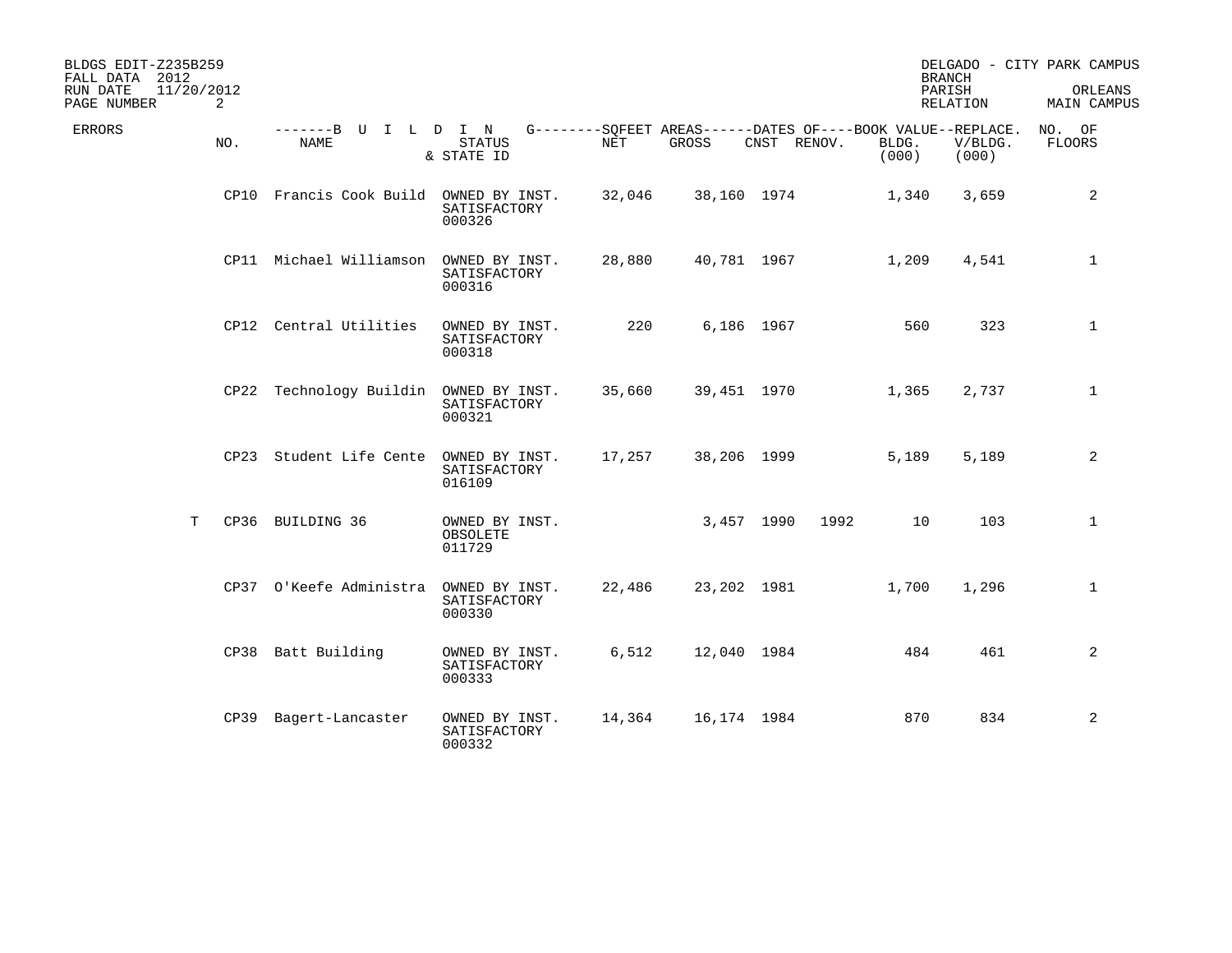| BLDGS EDIT-Z235B259<br>FALL DATA 2012<br>RUN DATE<br>PAGE NUMBER | 11/20/2012   | 3   |                                        |                                                                                                      |        |             |             |      |                | <b>BRANCH</b><br>PARISH<br>RELATION | DELGADO - CITY PARK CAMPUS<br>ORLEANS<br>MAIN CAMPUS |
|------------------------------------------------------------------|--------------|-----|----------------------------------------|------------------------------------------------------------------------------------------------------|--------|-------------|-------------|------|----------------|-------------------------------------|------------------------------------------------------|
| ERRORS                                                           |              | NO. | -------B U<br><b>NAME</b>              | I L D I N G--------SQFEET AREAS------DATES OF----BOOK VALUE--REPLACE.<br><b>STATUS</b><br>& STATE ID | NET    | GROSS       | CNST RENOV. |      | BLDG.<br>(000) | V/BLDG.<br>(000)                    | NO. OF<br>FLOORS                                     |
|                                                                  |              |     | CP40 Haydel                            | OWNED BY INST.<br>SATISFACTORY<br>000331                                                             | 10,972 | 11,886 1984 |             |      | 499            | 658                                 | 2                                                    |
|                                                                  |              |     | CP41 GM Technology Lab                 | OWNED BY INST.<br>SATISFACTORY<br>012039                                                             | 8,138  |             | 8,138 1993  |      | 55             | 331                                 | 2                                                    |
|                                                                  | $\mathbb{R}$ |     | OOFF Firefighter School OWNED BY INST. | SATISFACTORY<br>012237                                                                               | 895    |             | 3,500 1978  | 2012 |                |                                     | $\mathbf 1$                                          |
|                                                                  |              |     | SL01 Slidell Learning C                | LEASED<br>SATISFACTORY<br>002138                                                                     | 10,331 | 15,890 1987 |             |      |                |                                     | $\mathbf 1$                                          |
|                                                                  |              |     | TDBA Blair Front School                | OWNED BY INST.<br>SATISFACTORY<br>S00002                                                             | 39,467 | 67,268 1978 |             |      | 1,705          | 2,961                               | $\mathbf 1$                                          |
|                                                                  |              |     | TDBB Blair Back Shop Bu                | OWNED BY INST.<br>SATISFACTORY<br>S00005                                                             | 17,062 | 36,000 1978 |             |      | 1,050          | 1,788                               | $\mathbf{1}$                                         |
|                                                                  |              |     | TDWA Manhattan Admin Bu                | OWNED BY INST.<br>SATISFACTORY<br>S00009                                                             | 8,450  | 34,560 1979 |             |      | 3,884          | 3,500                               | $\mathbf 1$                                          |
|                                                                  |              |     | TDWB Manhattan Trade an OWNED BY INST. | SATISFACTORY<br>S00010                                                                               | 16,962 | 29,400 1979 |             |      | 324            | 3,500                               | $\mathbf 1$                                          |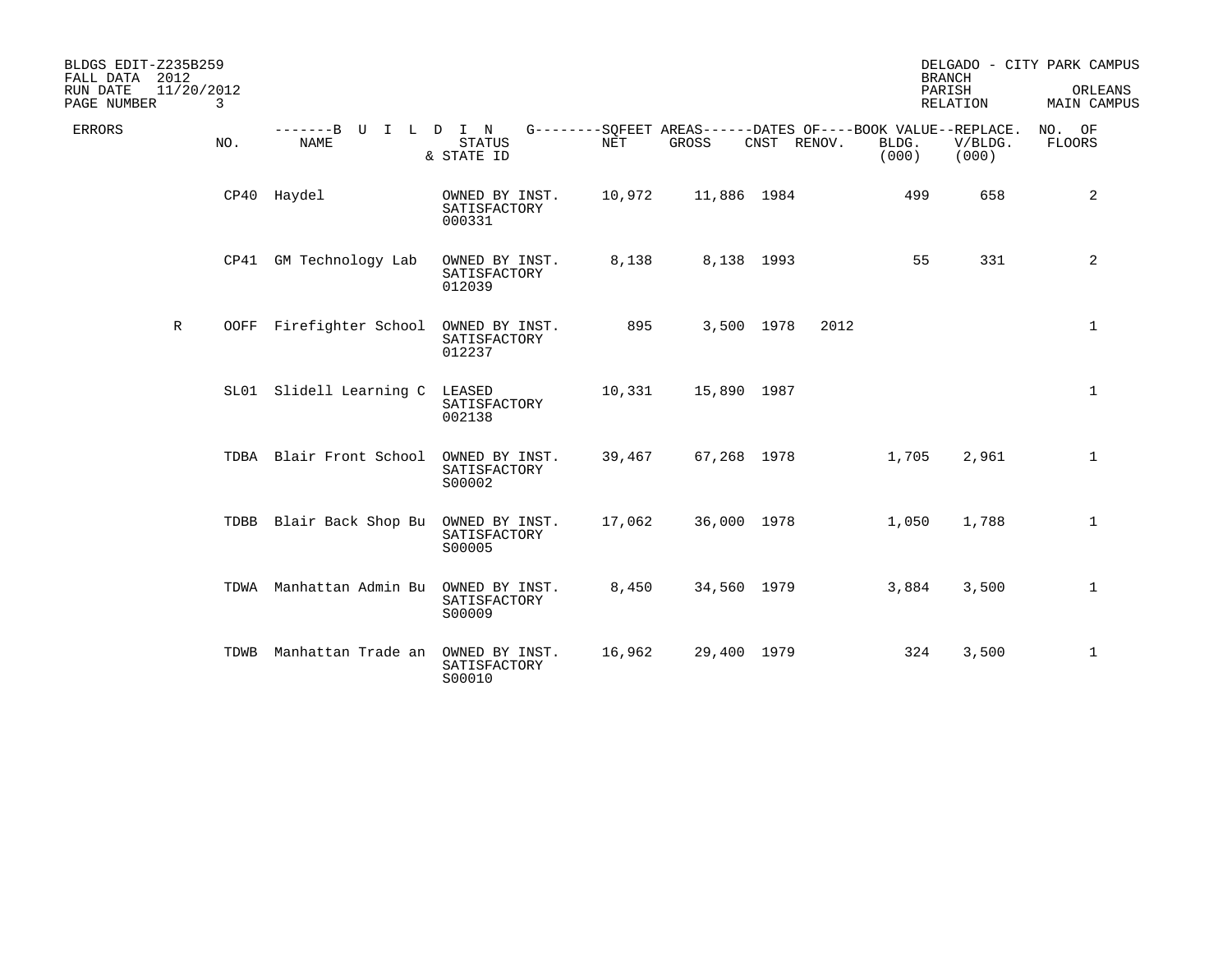FALL DATA 2012 BRANCH

## D E S C R I P T I O N A N D S U M M A R Y O F E R R O R S

ERROR A DUPLICATE BLDG

- ERROR B DUPLICATE SUPPLEMENT
- ERROR C UNMATCHED BLDG ERROR D UNMATCHED SUPPLEMENT

 ERROR K INVALID FLOOR STRUCTURE STATUS CODE ERROR L INVALID ROOF STRUCTURE STATUS CODE ERROR M INVALID EXTERIOR WALL FINISH CODE

ERROR I INVALID AIR CONDITIONED STATUS CODE

ERROR N INVALID ROOF MATERIAL STATUS CODE

 ERROR E INVALID OWNERSHIP STATUS CODE ERROR F INVALID FOUNDATION TYPE ERROR G INVALID CONDITION STATUS CODE

ERROR J INVALID HEATING STATUS CODE

ERROR P GROSS AREA = ZEROS OR BLANK

ERROR O STATE IDENTIFICATION NUMBER IS BLANK 3

ERROR H INVALID CONSTRUCTION STATUS CODE (TYPE STRUC)

- 
- ERROR Q CONSTRUCTION DATE PRIOR TO 1800 OR BLANK ERROR R BLDG IS OWNED BUT NO BOOK OR ESTIMATED VALUE IS PROVIDED 2 ERROR S NET ASSIGNABLE SQ FT + CUSTODIAL, CIRCULATION MECHANICAL > GROSS SQUARE FEET THE SUM OF THE NET SQ FT OF THE ROOMS IN THIS BUILDING IS GREATER THAN THE REPORTED GROSS SQ FT ERROR T NET ASSIGNABLE SQUARE FEET = ZEROS OR BLANK (NO ROOMS ASSIGNED TO THIS BUILDING OR BUILDING CONTAINS 4 ONLY ROOMS WITH ROOM TYPES OF 010, 020, OR 030)

## T O T A L S

| TOTAL NUMBER OF BLDGS (MATCHED)<br>TOTAL ERRORS | 26      |
|-------------------------------------------------|---------|
| TOTAL BOOK VALUE OF BLDGS (IN THOUSANDS)        | 38210   |
| TOTAL EST VALUE OF BLDGS (IN THOUSANDS)         | 74607   |
| TOTAL GROSS AREA OWNED BY INST.                 | 1046291 |
| TOTAL GROSS AREA LEASED BY INST.                | 29258   |
| TOTAL GROSS AREA                                | 1075549 |

\*\* PLEASE REFER TO THE FACILITIES MANUAL TO OBTAIN THE CORRECT CODES.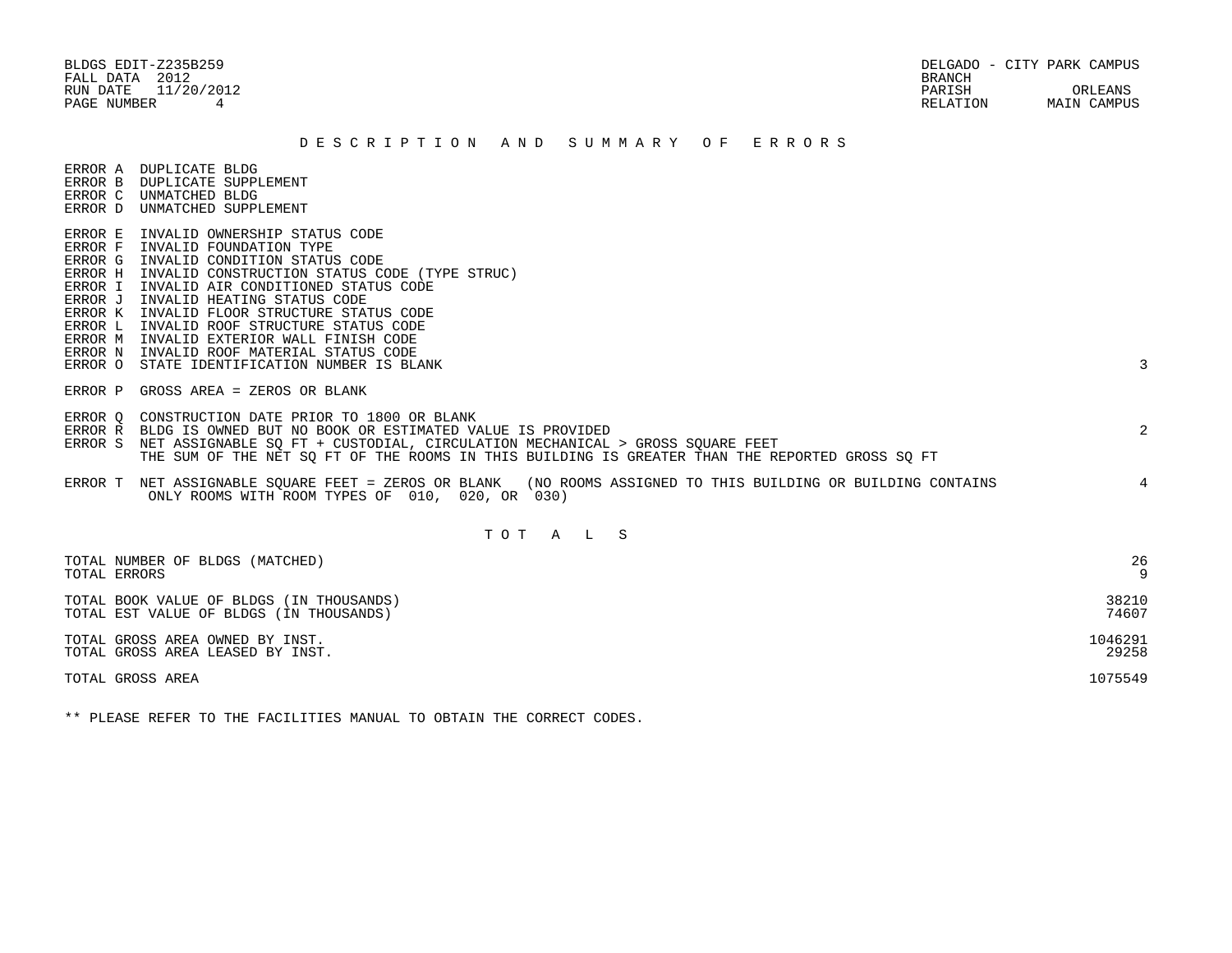| BLDGS EDIT-Z235B259<br>2012<br>FALL DATA |      |                    |                                            |        |             |                                                                       |                | DELGADO<br>$\overline{\phantom{a}}$<br><b>BRANCH</b> | WEST BANK CAMPUS |                            |
|------------------------------------------|------|--------------------|--------------------------------------------|--------|-------------|-----------------------------------------------------------------------|----------------|------------------------------------------------------|------------------|----------------------------|
| 11/20/2012<br>RUN DATE<br>PAGE NUMBER    |      |                    |                                            |        |             |                                                                       |                | PARISH<br>RELATION                                   | BRANCH FULL      | <b>JEFFERSON</b><br>PROGRA |
| <b>ERRORS</b>                            | NO.  | NAME               | N<br>$G - - - - -$<br>STATUS<br>& STATE ID | NET    | GROSS       | -SQFEET AREAS------DATES OF----BOOK VALUE--REPLACE.<br>CNST<br>RENOV. | BLDG.<br>(000) | V/BLDG.<br>(000)                                     | NO. OF<br>FLOORS |                            |
|                                          | WBLR | Larocca Building   | OWNED BY INST.<br>REMODELING-A<br>013713   | 25,070 | 38,308      | 1999<br>2004                                                          | 4,523          | 4,523                                                | 2                |                            |
|                                          | WB01 | Classroom and Offi | OWNED BY INST.<br>SATISFACTORY<br>000368   | 16,042 | 21,027 1972 |                                                                       | 510            | 1,459                                                |                  |                            |
| S                                        | WB02 | Vocational Trainin | OWNED BY INST.<br>SATISFACTORY<br>000369   | 18,155 | 21,328 1978 |                                                                       | 566            | 1,220                                                |                  |                            |
| $\circ$                                  | WB04 | Classroom Building | OWNED BY INST.<br>SATISFACTORY             | 2,425  | 4,166       | 2004                                                                  | 367            | 360                                                  |                  |                            |